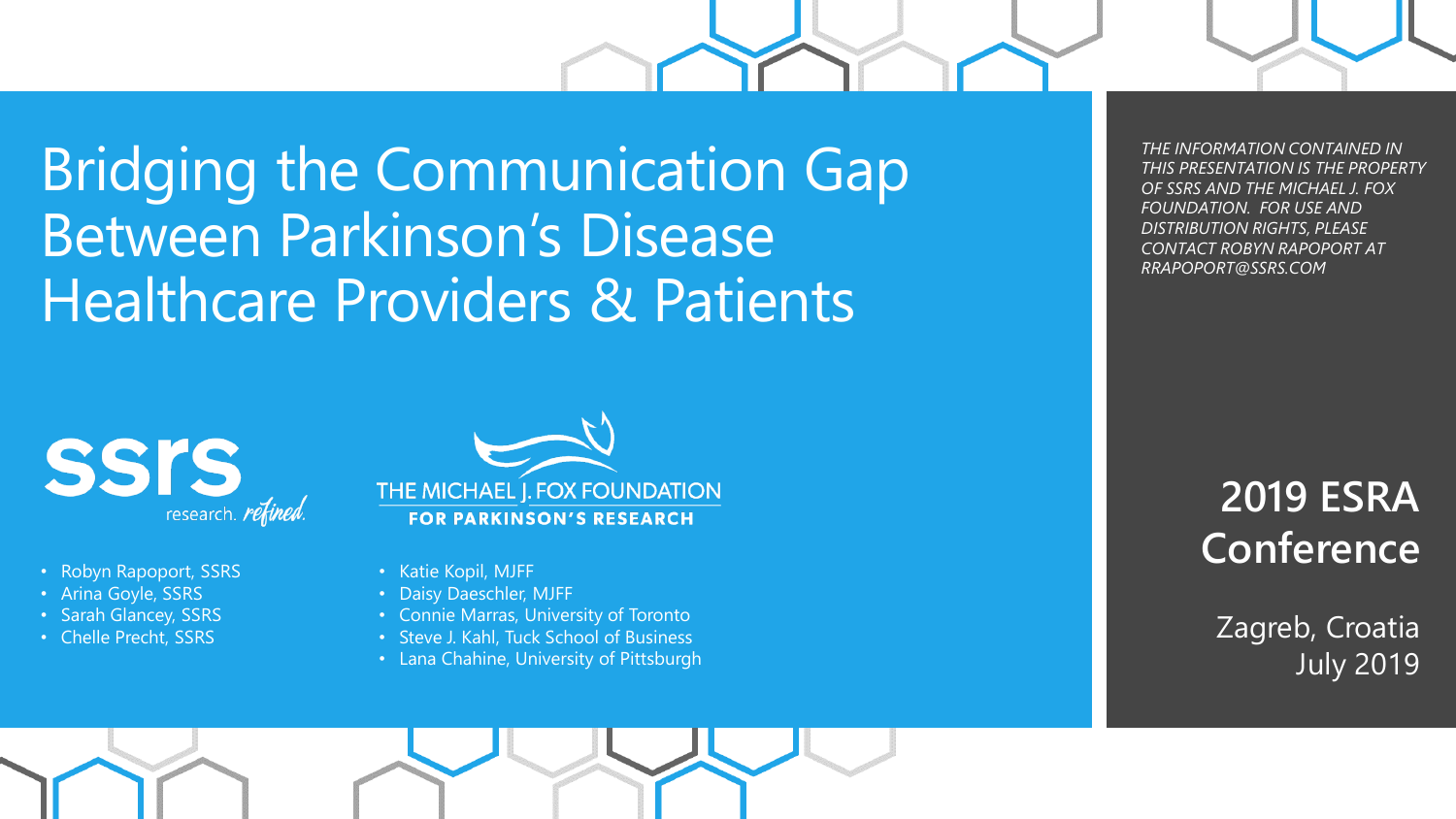# Introduction Background & Goals Design & Implementation Implications

- Bridging the Patient / Healthcare Provider Communication Gap
- **· Public Opinion Research**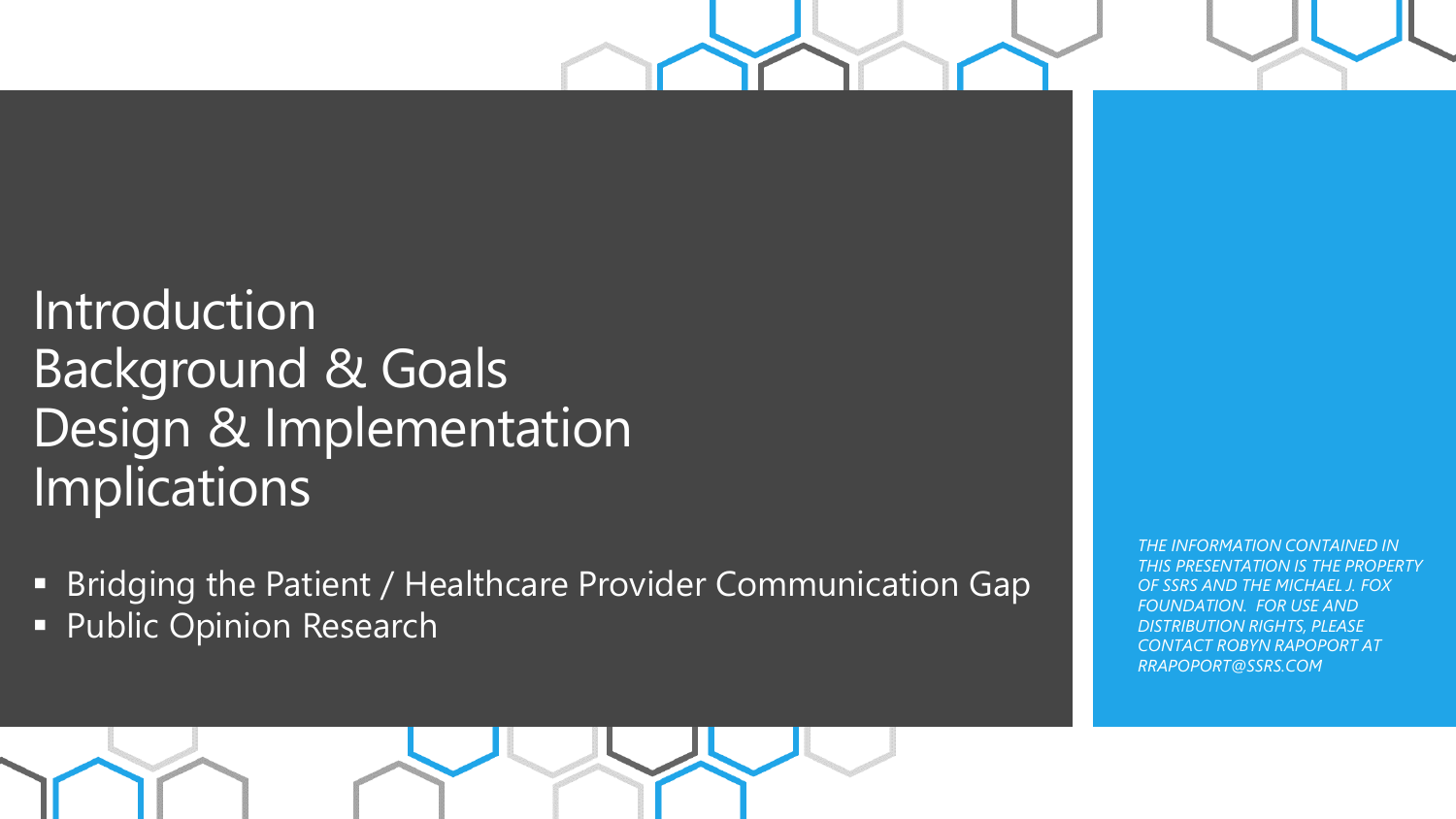"The problem with communication is the **illusion that is has occurred**."

*- George Bernard Shaw*

"Doctors can improve their communication by **seeking to understand the perspective of the patient**."

*- Gurpreet Dhaliwal\**

*THE INFORMATION CONTAINED IN THIS PRESENTATION IS THE PROPERTY OF SSRS AND THE MICHAEL J. FOX FOUNDATION. FOR USE AND DISTRIBUTION RIGHTS, PLEASE CONTACT ROBYN RAPOPORT AT RRAPOPORT@SSRS.COM* 

"Realistically, the best thing physicians can do to improve communication is **put themselves into the heads of their patients.** 

Done right, this results in using language that matches the faculties of the patient, minimizing distractions and interruptions, and anticipating questions."

- *John Sotos\**

*\*https://www.wsj.com/articles/SB10001424127887324050304578411251805908228*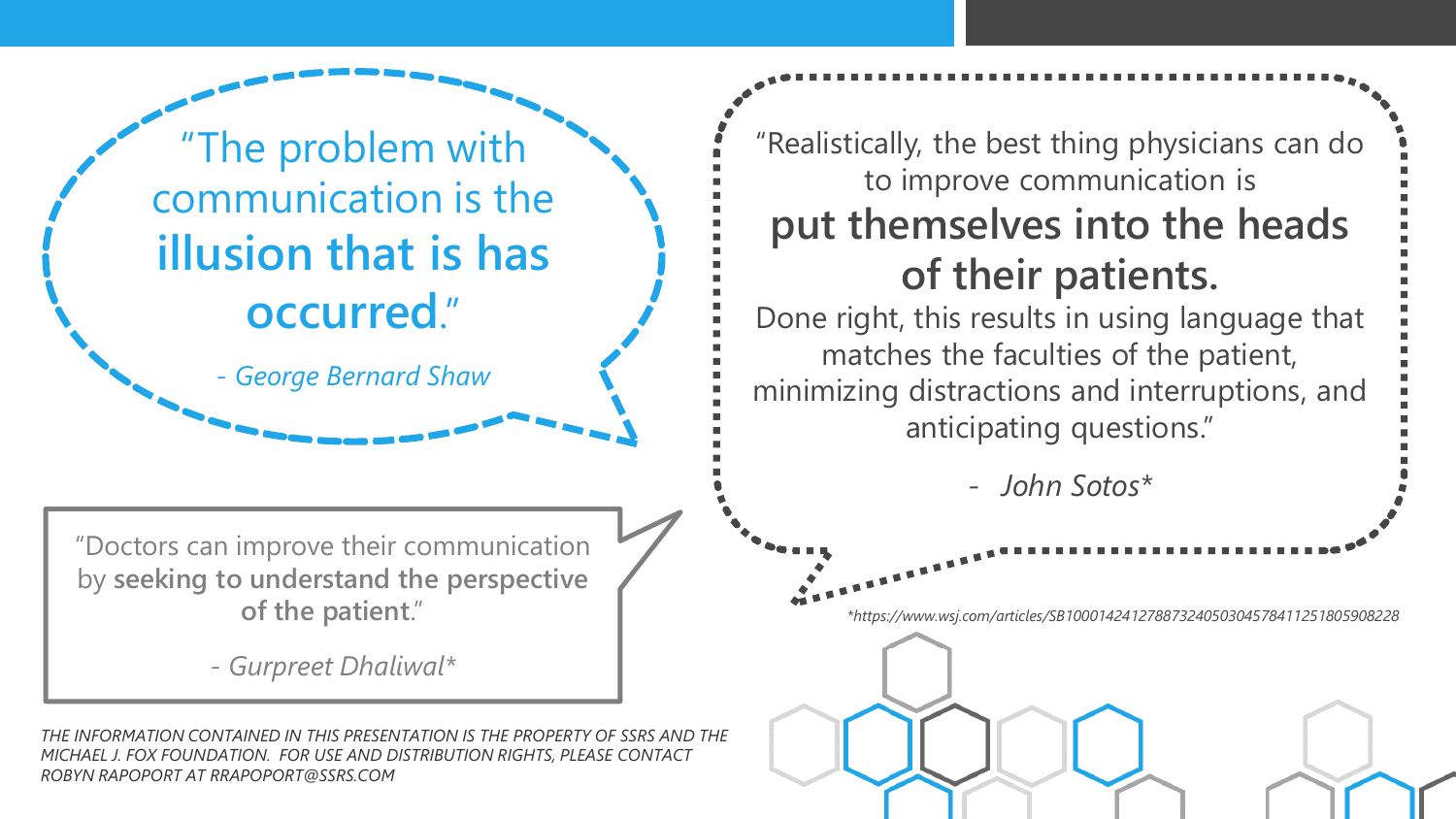# Background & Goals

### **Background**

The Michael J. Fox Foundation launched the Parkinson's Disease Education Consortium (PDEC) in 2016 – with goal of focusing on unmet patient and caregiver needs

### **Study Goals**

Address the communication gap between patients and healthcare providers (HCPs) and support development of a patient-centric lexicon to improve the quality of healthcare delivery, specifically related to 'wearing off periods' (OFF), when symptoms emerge prior to scheduled doses of medication

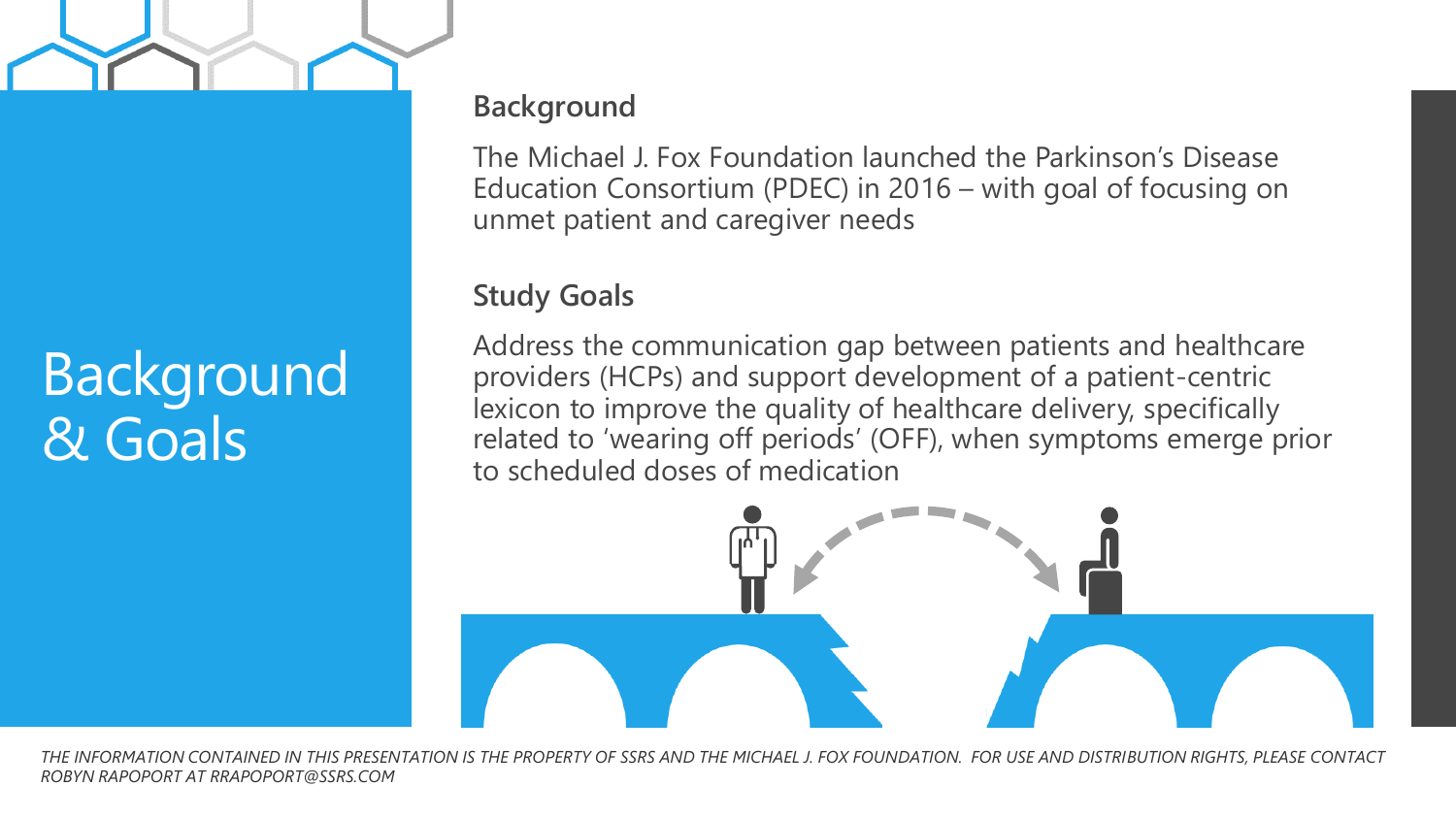# Research Design

### Online Journaling

Web-assisted Telephone Depth Interviews (TDIs)

Development and Cognitive Testing of an Online Survey Instrument

Survey Instrument Fielded by MJFF through Fox Insight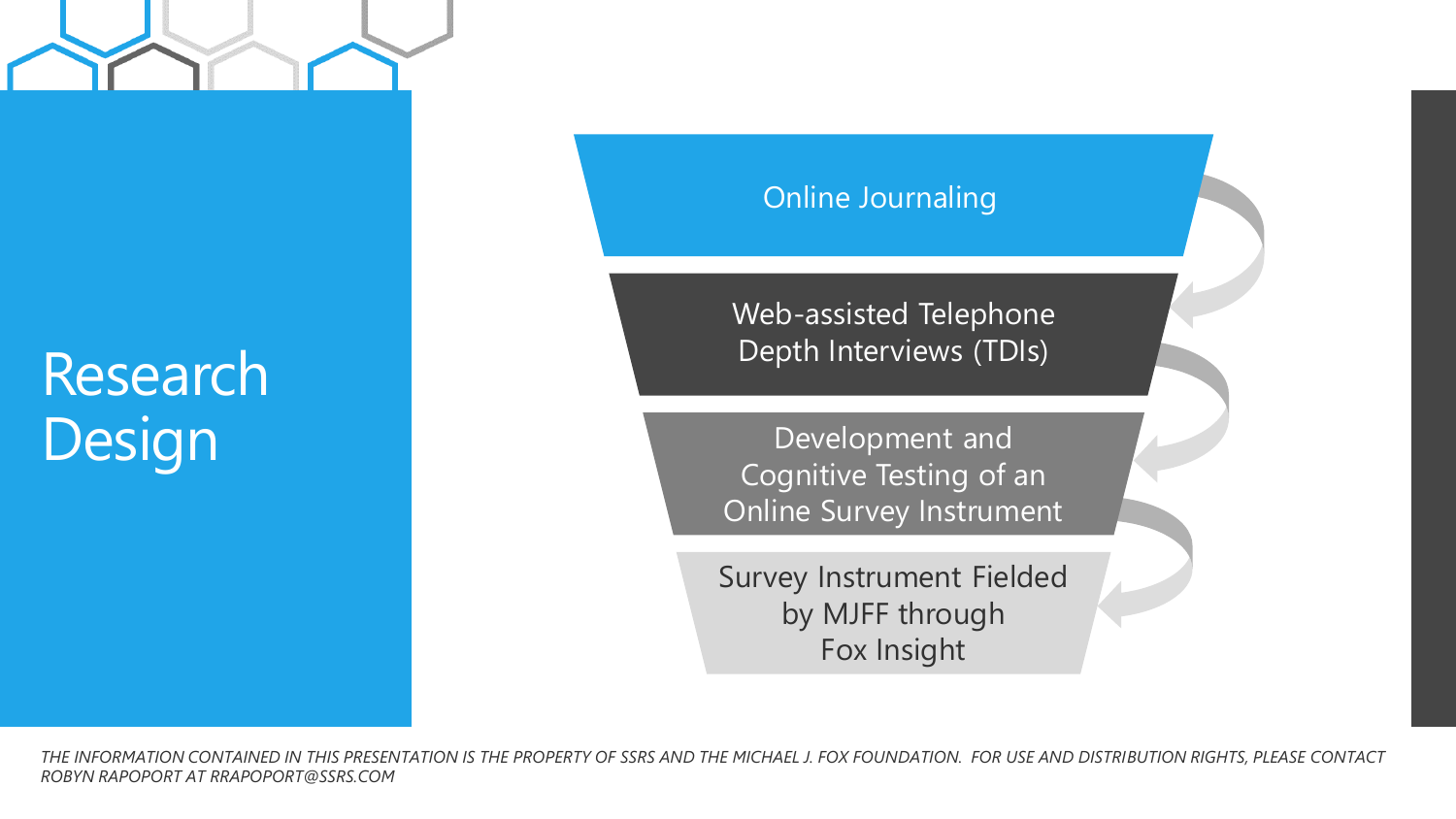

**Research Implementation:**

**Online Journaling** 

- 3 consecutive days 2 sets of exercises/day
- Exercises included interactive and projective activities to elicit emotions, thoughts, and a patient-centric lexicon
- Each time a participant logged on they were asked to indicate where they were in their ON/OFF cycle using an interactive chart mapping tool

To indicate, drag and drop the red dot below to where you wish to place it on the WAVY LINE on the

Submitted on 07/17/2018

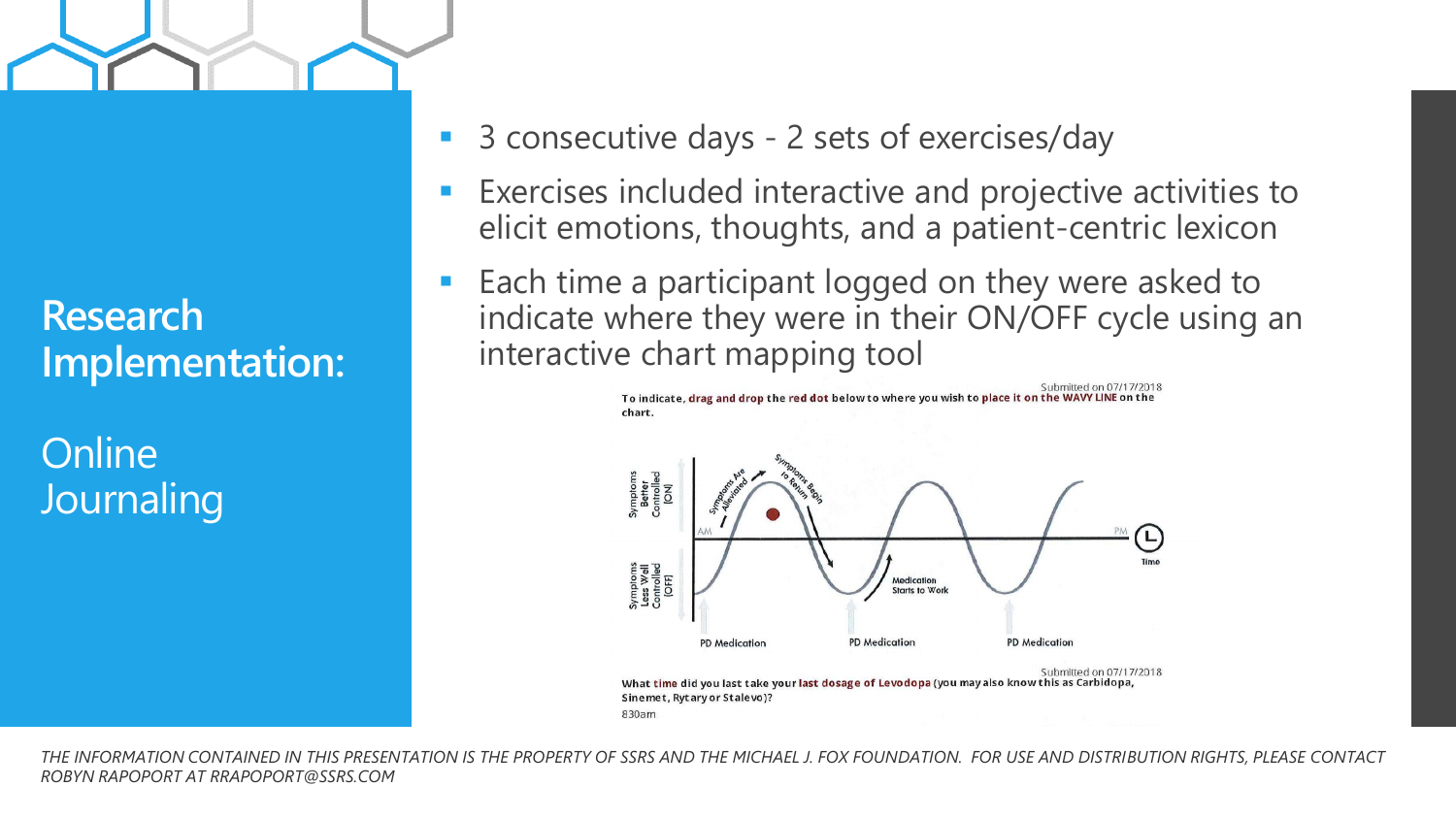### **Research Implementation: Online Journaling – Pick a Picture Exercise**

**1) Pick a picture:** Pick a picture that best describes how you feel when you are in an OFF period (periods when you feel worst during the day).



**2) Give the picture a title:** Knowing that the picture represents you when you are in an OFF period, what would you title the picture to best describe it to me?



**"Hide from it all"**

**3) Describe why this best represents YOUR OFF period:** Again, knowing that I'm not experiencing what you experience each time you are in an OFF period, be explicit about describing why the picture represents your OFF periods and make sure to answer EACH OF THESE QUESTIONS about the picture in your description, please:

- Why does the picture best represent your OFF period?
	- **"I want to curl in a ball in my bed and hide from the shaking, pain, dystonia, upset tummy, headache, exhaustion from lack of sleep."**
- What emotions is it representing that you are feeling during your OFF periods? **"Depressed that my day is enterupted by PD. I have to cancel plans and explain my self yet again way I can not join others."**
- What **isn't** it telling me about what you are feeling during your OFF periods?
	- **"No showing the bags under my eye, perhaps not showing a good old cry to clear my feeling and mind."**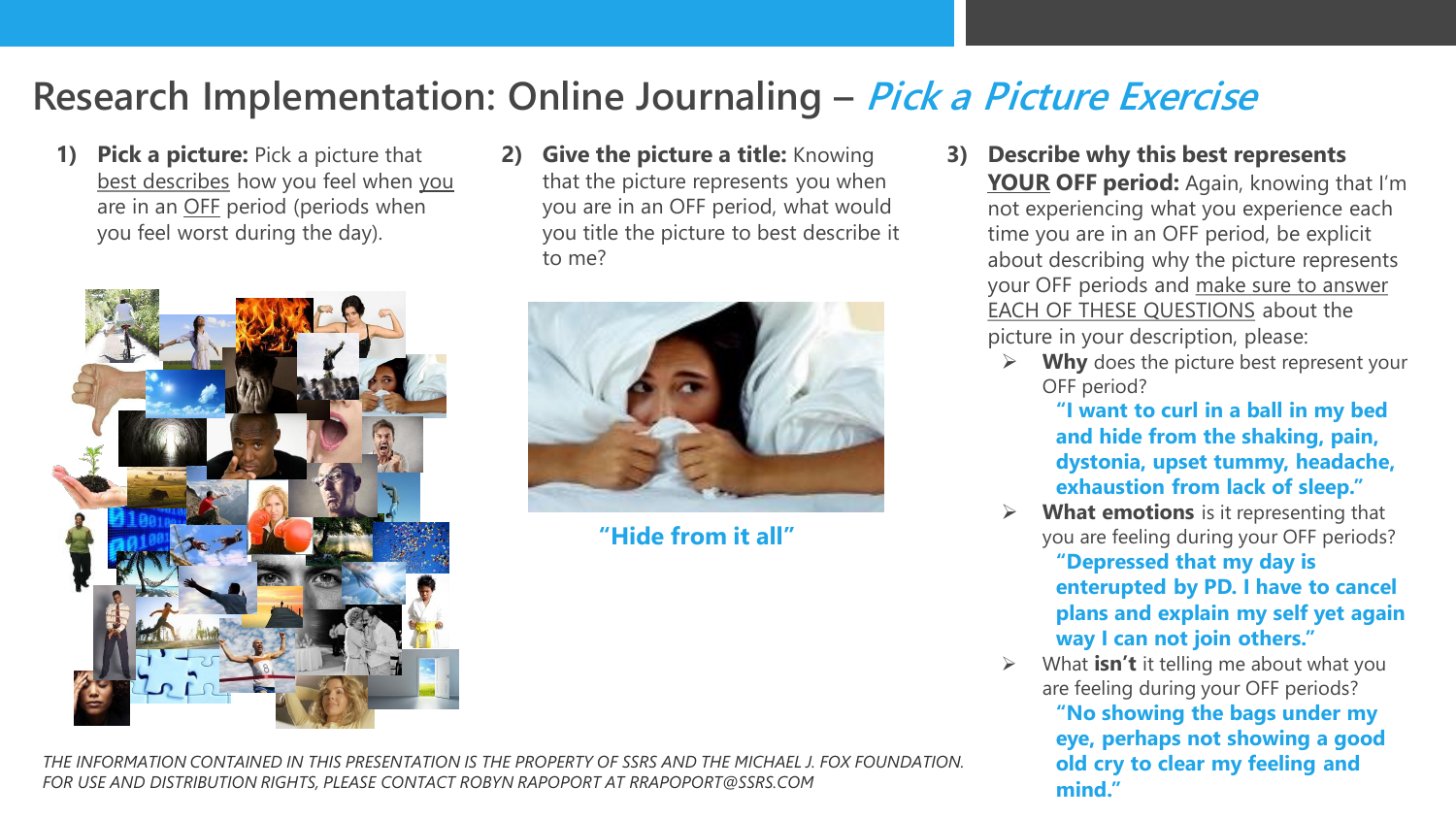### **Research Implementation: Online Journaling – Write a Letter Exercise**

Pretend you have met someone who has never heard of Parkinson's and they certainly don't know about ON / OFF periods, certainly not how you experience ON and OFF. You are going to write a letter to that person and tell them about **your** ON and OFF periods. Help them understand all about what they are like for you, the differences between them for you, what you feel during each, how you know where you are at any given time, etc. **Be as descriptive as you can so the person can be an expert about how you experience ON and OFF periods by the time they finish your letter.**

- Start the letter with "Dear \_\_\_\_\_\_\_\_\_\_\_\_\_" (you fill in the blank).
- "I'm writing this letter to make you an expert on ON and OFF periods often experienced by those who have Parkinson's."
- In the body of the letter, make sure to answer EACH OF THESE QUESTIONS in your letter to this person:
- How do you feel physically when **ON**?
- How do you feel physically when **OFF**?
- How do you feel emotionally when **ON**?
- How do you feel emotionally when **OFF**?
- What impact does an **ON** period have on you / your day; what does it do to or for you?
- How is an **ON** period **different** than an **OFF** period?
- What impact does an **OFF** period have on you / your day; what does it do to you?
- How do you know when an **ON** is **turning into** an **OFF**?
- How do you know when an **OFF** is **turning into** an **ON**?

*THE INFORMATION CONTAINED IN THIS PRESENTATION IS THE PROPERTY OF SSRS AND THE MICHAEL J. FOX FOUNDATION. FOR USE AND DISTRIBUTION RIGHTS, PLEASE CONTACT ROBYN RAPOPORT AT RRAPOPORT@SSRS.COM* 

Close the letter with any **additional thoughts** that person needs to know so they can be an **expert about ON / OFF periods**.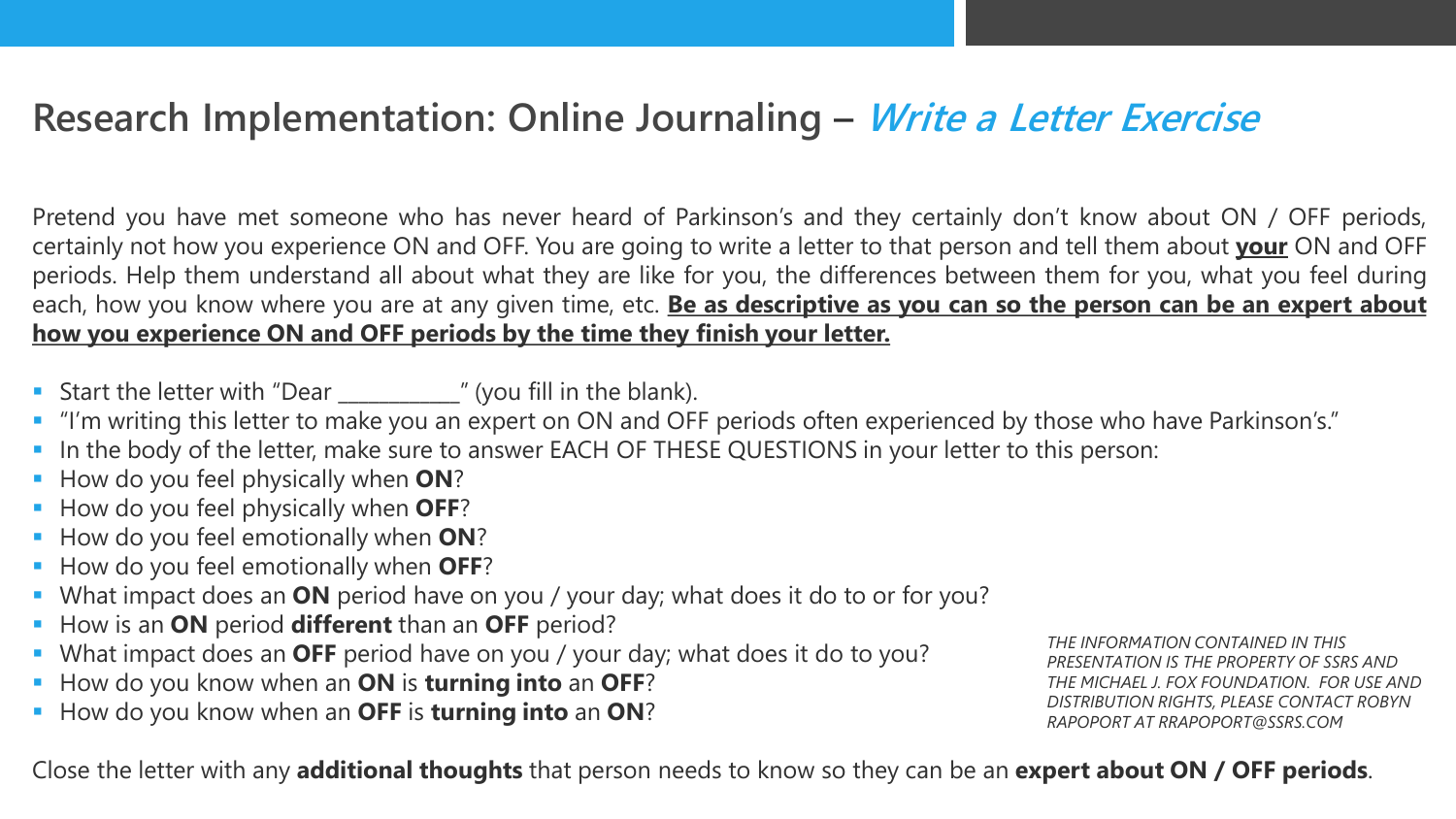### **Research Implementation: Online Journaling – Write a Letter Exercise Example**

#### The Light Before the Dawn

Dear Laura

*THE INFORMATION CONTAINED IN THIS PRESENTATION IS THE PROPERTY OF SSRS AND THE MICHAEL J. FOX FOUNDATION. FOR USE AND DISTRIBUTION RIGHTS, PLEASE CONTACT ROBYN RAPOPORT AT RRAPOPORT@SSRS.COM* 

I'm writing this letter to make you an expert on ON and OFF periods often experienced by those who have Parkinson's. ON and OFF periods with regards to Parkinson's refers to times when my medicine is alleviating my symptoms (ON periods) and times when the medicine is not working or the dose has run out (OFF periods).

The difference in these times affects me physically, emotionally and even intellectually. **Physically the difference is night and day. When I am ON, i can bend down to tie my shoes, type almost normally, my tremor in my hands and legs is reduced to a very minor tremble in my left hand only. I walk fairly normal but a** bit slower than normal and I can enjoy almost all of my daily activities. **When i am off i move as though i am in slow motion and both of my hands and my left leg have a tremor that almost is unbearable.** I do not go anywhere and cannot type or cook or even tie my shoes when i am off. The best example I can give is playing. Now i am not great at golf to begin with but I was playing with my father and for the first 5 holes (ON) I was averaging 1 or 2 shots over par per hole. For holes 6-10 (OFF) I averaged 4 or 5 shots over par and did not even finish one of the holes. THen the amazing part. My fresh dose kicked in on hole 11 and for holes 11-18, i shot a total of 5 over par. IT amazed my father.

Emotionally the ON and OFF periods for me affect my confidence. When I am on, I bake cakes that I am told are beautiful and intricate and everyone seems to love them, but when I am off I struggle to pick up a glass of water with out spilling or dropping it on the floor. **So when I am on i emotionally feel stable and want to go out and experience life and play and be with friends. When I am off, I do not even want to open the blinds in my house. I want to hide and I feel a little like Quasimodo for the Hunchback of Notre Dame.** I try to laugh about the tremors with my friends but they truly are tears of a clown because the fear of my future is real and can be paralyzing.

Intellectually the major difference in ON and OFF is just when I am ON, I feel as though my mind works mostly as it always has, but when I am off even though my mind still seems to work the same, I struggle with getting the words from my mind to my mouth.

When I am ON my days still have their ups and downs but I am still able to work 40-50 hours a week and go to the gym for my boxing boot camps 3 days a week and still bake and cook almost every night. And on the other side of the coin when I am off, I do good to work half of a day and do not go to the gym and definitely do not bake or cook.

Now you may wonder if I know that a period is turning from ON to OFF and vice versa. And with the long lasting medicine I am taking now, my OFF periods are reduced greatly, but the main way I know that I am "turning OFF" is that my tremor moves to my right hand and begins to pick up in frequency and one way I notice first is my typing declines rapidly. Now turning from OFF to ON is not as dramatic. When I am OFF I do my best to just keep going while the medicine is working its way into my system and before I know it, everything is working better.

#### **The ON and OFF periods for me do not work the same as a light switch with a sudden change ON and OFF and ON, but they are more like a**

**sunrise and sunset.** You see the light from sun coming up before you see the sun and you know it is coming and then at the end of the day you notice it getting darker before the sun disappears. My ON and OFF periods are the periodic sunrises and sunsets of my day.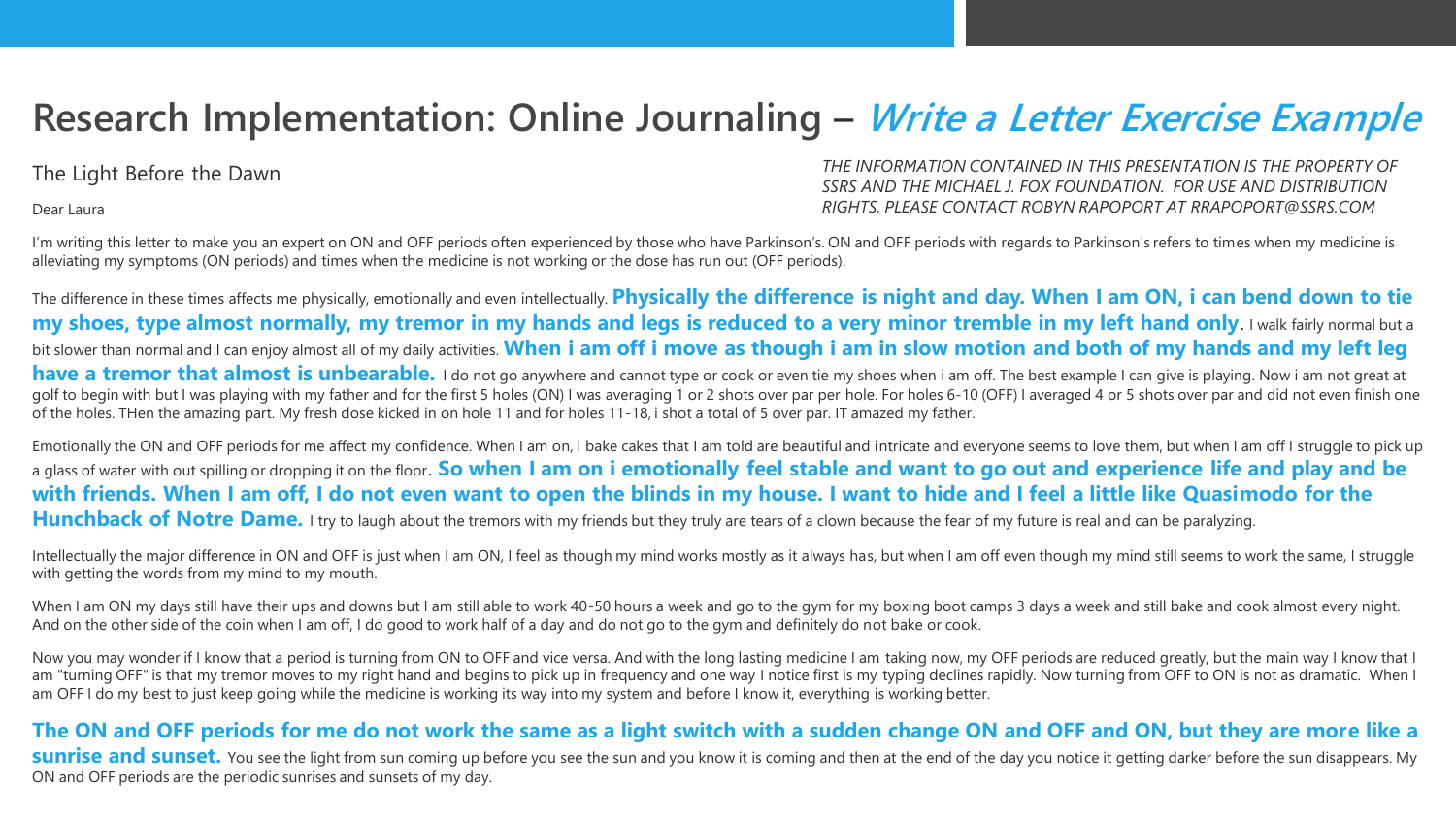### **Research Implementation:**

Web Assisted TDIs

- More focused
- More direct questions:
	- specific symptoms
	- conversations with physicians
	- coping strategies
	- patient-elicited lexicon (descriptions and metaphors)
- More flexibility in follow-up probes/ clarification questions
- Used webcam to work through charting task

**Moderator:** Walk me through a typical discussion.

**PD Patient:** He asks me how has it been going, what are the issues that I've seen come up… Most of it centers on that duration of effectiveness of the dose, and how at different times of the day, what the normal cycle looks like.

**PD Patient:** I think our conversations are probably more on timing and… Timing to get the dosage in and started, and how long it lasts. Then, how long that downward slide into the off...

**Moderator:** So, it's really less about symptoms and more about how long in between the medicine dose. Am I summing that up correctly?

#### **PD Patient:** Yes.

**Moderator:** So your doctor really doesn't ask you about what's happening during an off. He's saying how often are the offs.

#### **PD Patient:** Right.

**Moderator:** If I were a doctor and I was trying to learn how to talk with a Parkinson's patient about off-periods, what would you tell me that would help best make me understand?

**PD Patient:** I think a lot of it would be just on the line of conversation we have: what are the symptoms? What makes you know that the Sinemet is wearing off? Is it the tremor? Is it the stiffness? What's that key indicator?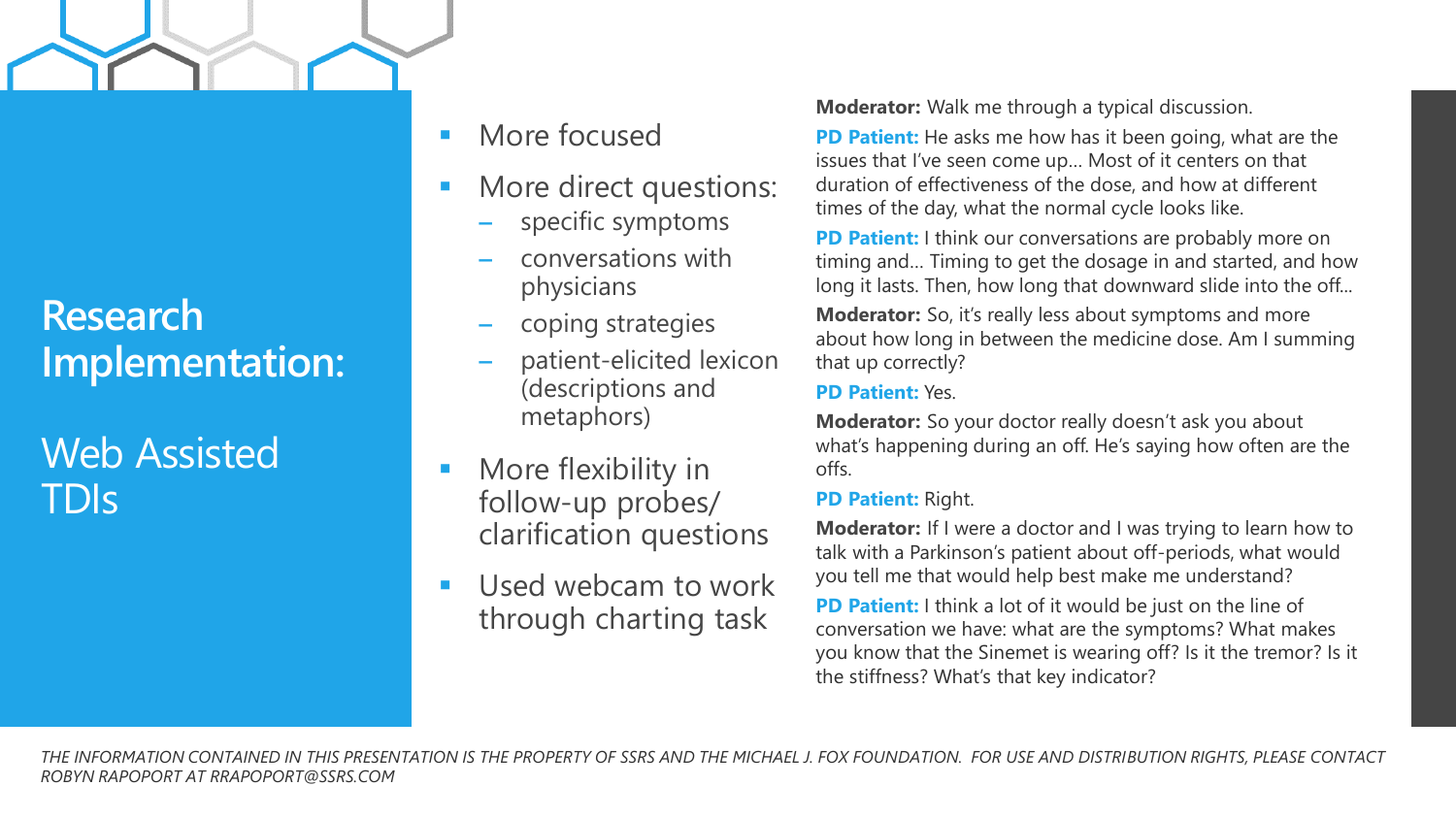

Survey Design & Cognitive **Interviewing** 

Closed- and open-ended questions about patients' experiences with wearing OFF



- Lexicon developed from qualitative portion
- Charts depicting different patterns when PD symptoms are better controlled vs. less well controlled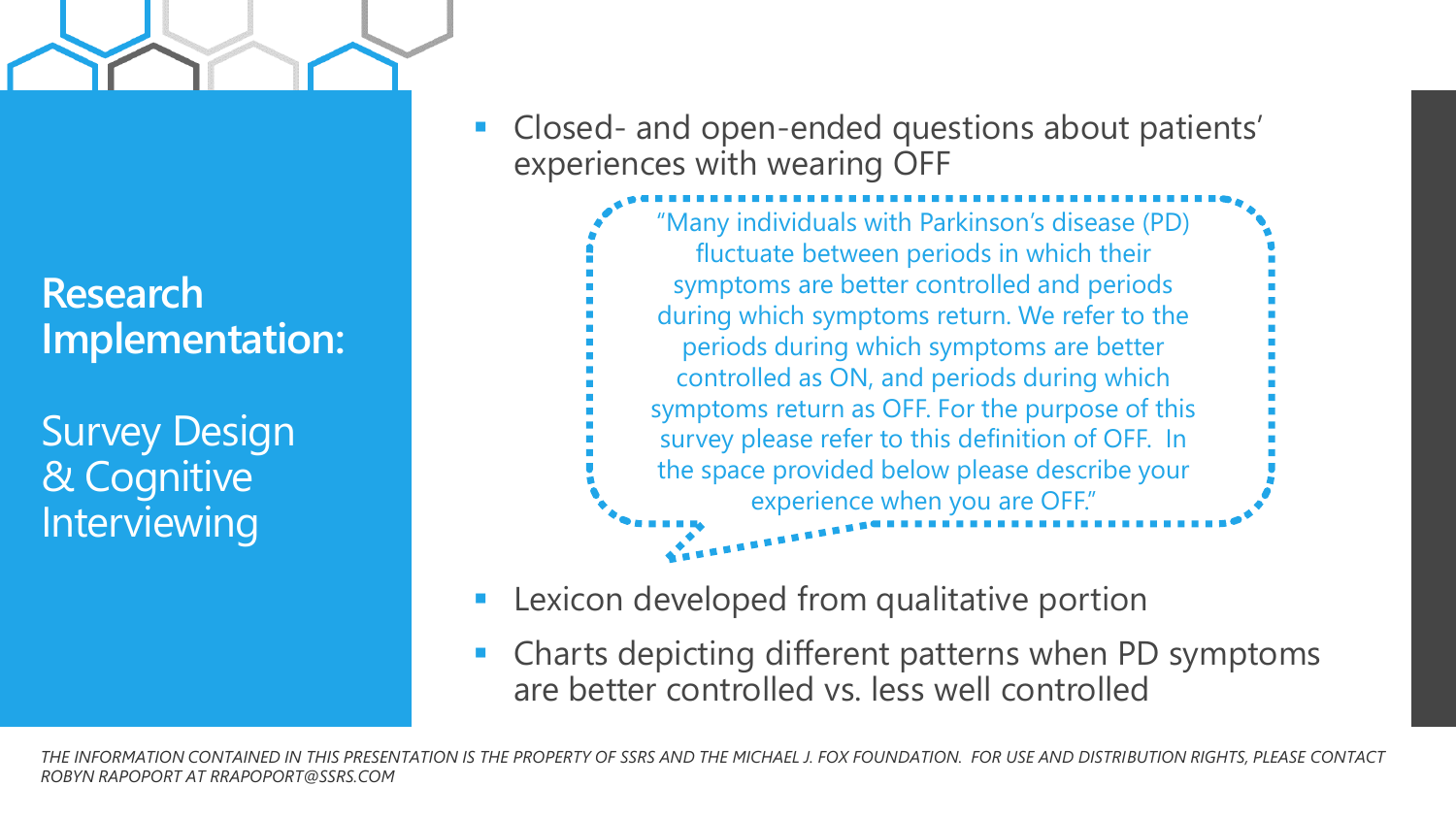

**Implications:** 

Bridging the Patient/ Healthcare Provider Communication Gap

- Efficient approach elicits emotional experiences and engages patients in thinking about how to improve communications
- Elicit patient-centered lexicon and refine through process
- Can support development of tools to be used in improving patient/caregiver interactions – already challenged by short time available.

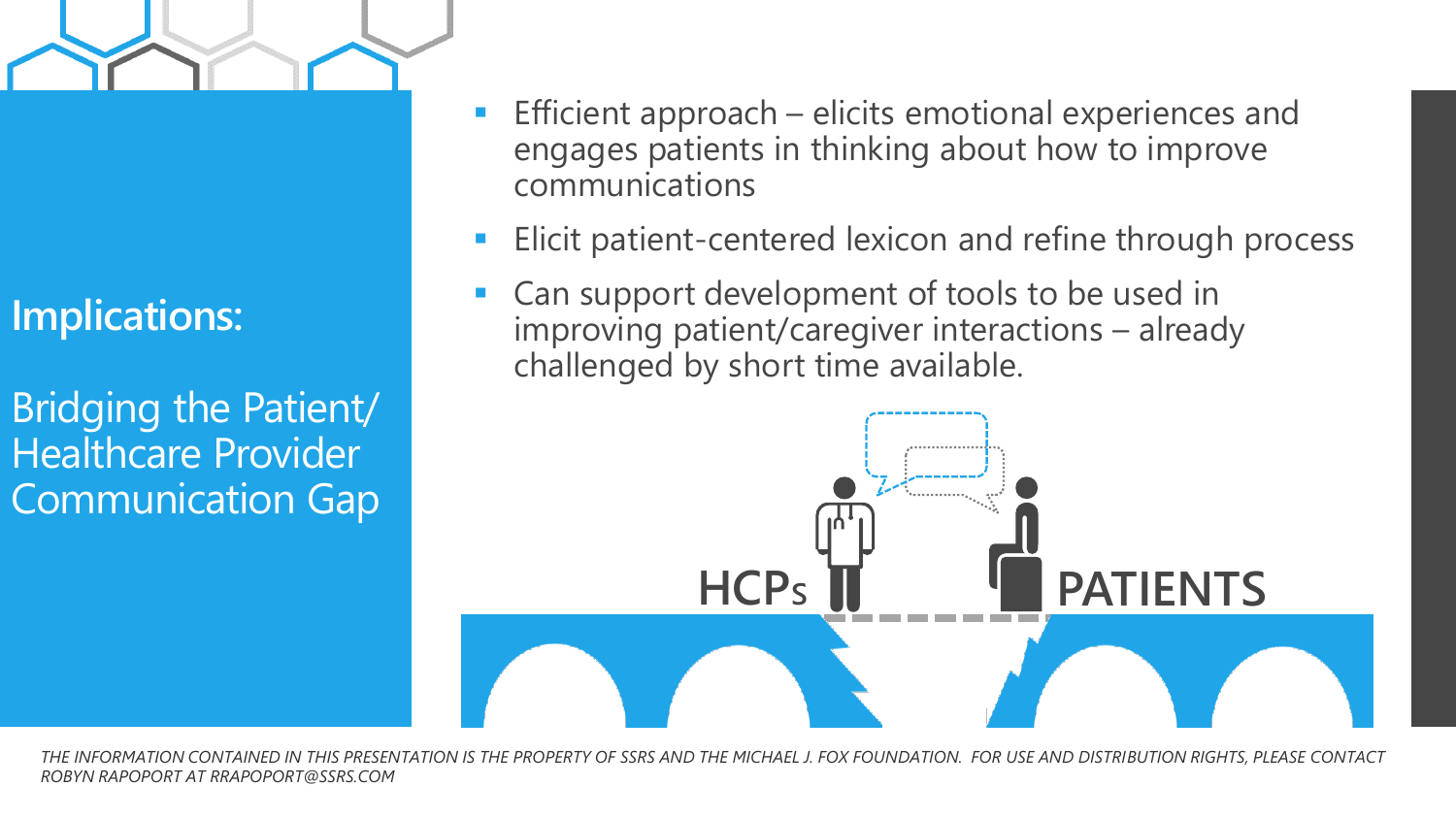

### **"Solutioning" – New Research Era**

### **Implications:**

Public Opinion Research







**Funneling Approach Iterative Design**

**Triangulation**

## **Research Design and Methods Well-suited for:**

- Hard-to-reach, geographically-dispersed populations
- Experiences that are not necessarily top-of-mind including:
	- ─ Sensitive topics
	- Challenging issues